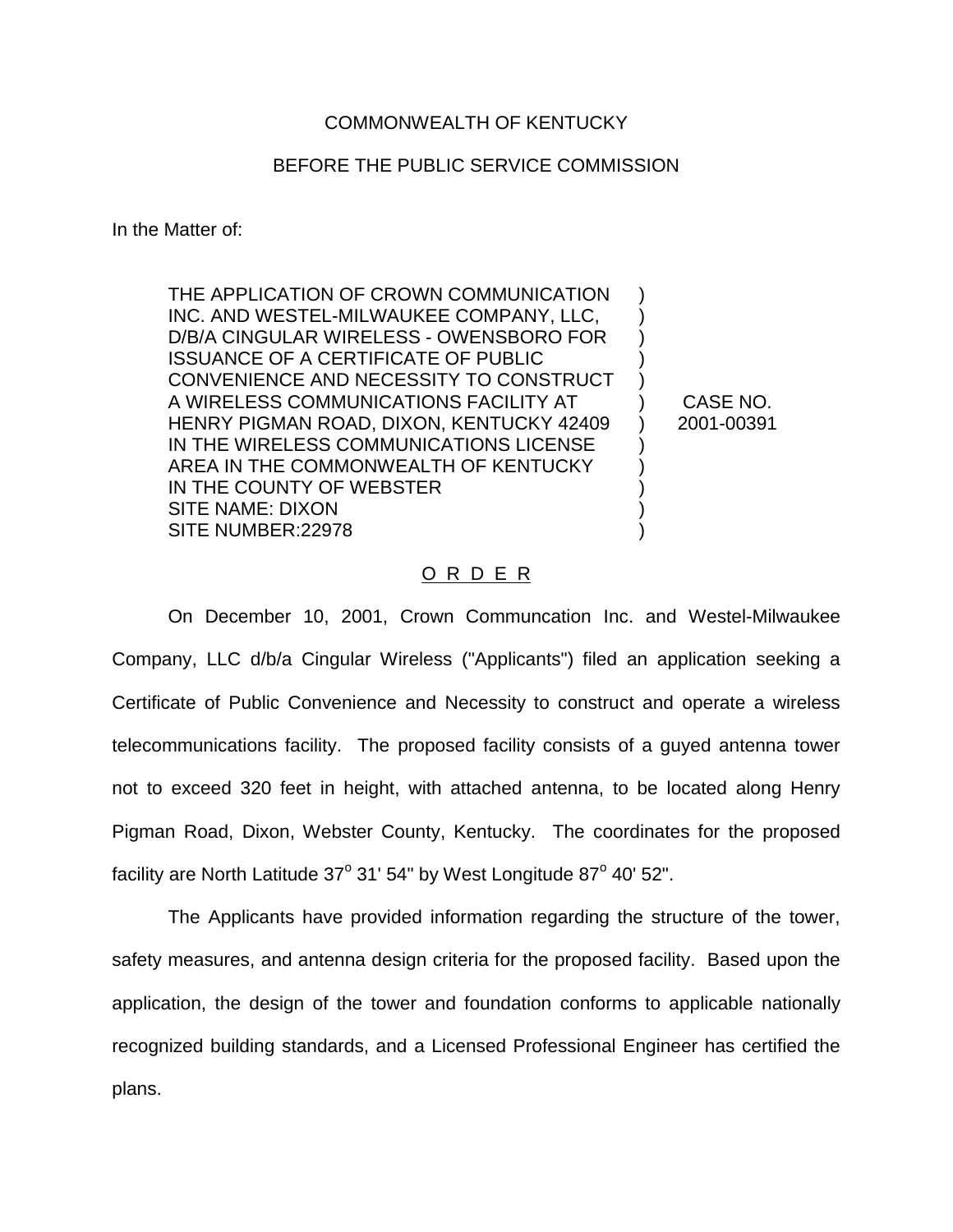Pursuant to 807 KAR 5:063, the Applicants have notified the Webster County Judge/Executive of the proposed construction and, to date, no comments have been filed. The Applicants have filed applications with the Federal Aviation Administration ("FAA") and the Kentucky Airport Zoning Commission ("KAZC") seeking approval for the construction and operation of the proposed facility. Both decisions are pending.

The Applicants have filed evidence of the appropriate notices provided pursuant to 807 KAR 5:063. The notices solicited any comments and informed the recipients of their right to request intervention. On January 15, 2002, Jerry Brown requested intervention, which was granted by an Order dated February 12, 2002. A hearing was set for March 19, 2002, and Mr. Brown was asked to notify the Commission by February 22, 2002 if he wished to present any evidence in opposition to the facility and informed that if no notice was received, the hearing would be cancelled and the case would stand submitted. Since no such filing has been made, the case stands submitted.

Pursuant to KRS 278.280, the Commission is required to determine proper practices to be observed when it finds, upon complaint or on its own motion, that the facilities of any utility subject to its jurisdiction are unreasonable, unsafe, improper, or insufficient. To assist the Commission in its efforts to comply with this mandate, the Applicants should notify the Commission if they do not use this antenna tower to provide service in the manner set out in their application and this Order. Upon receipt of such notice, the Commission may, on its own motion, institute proceedings to consider the proper practices, including removal of the unused antenna tower, which should be observed by the Applicants.

-2-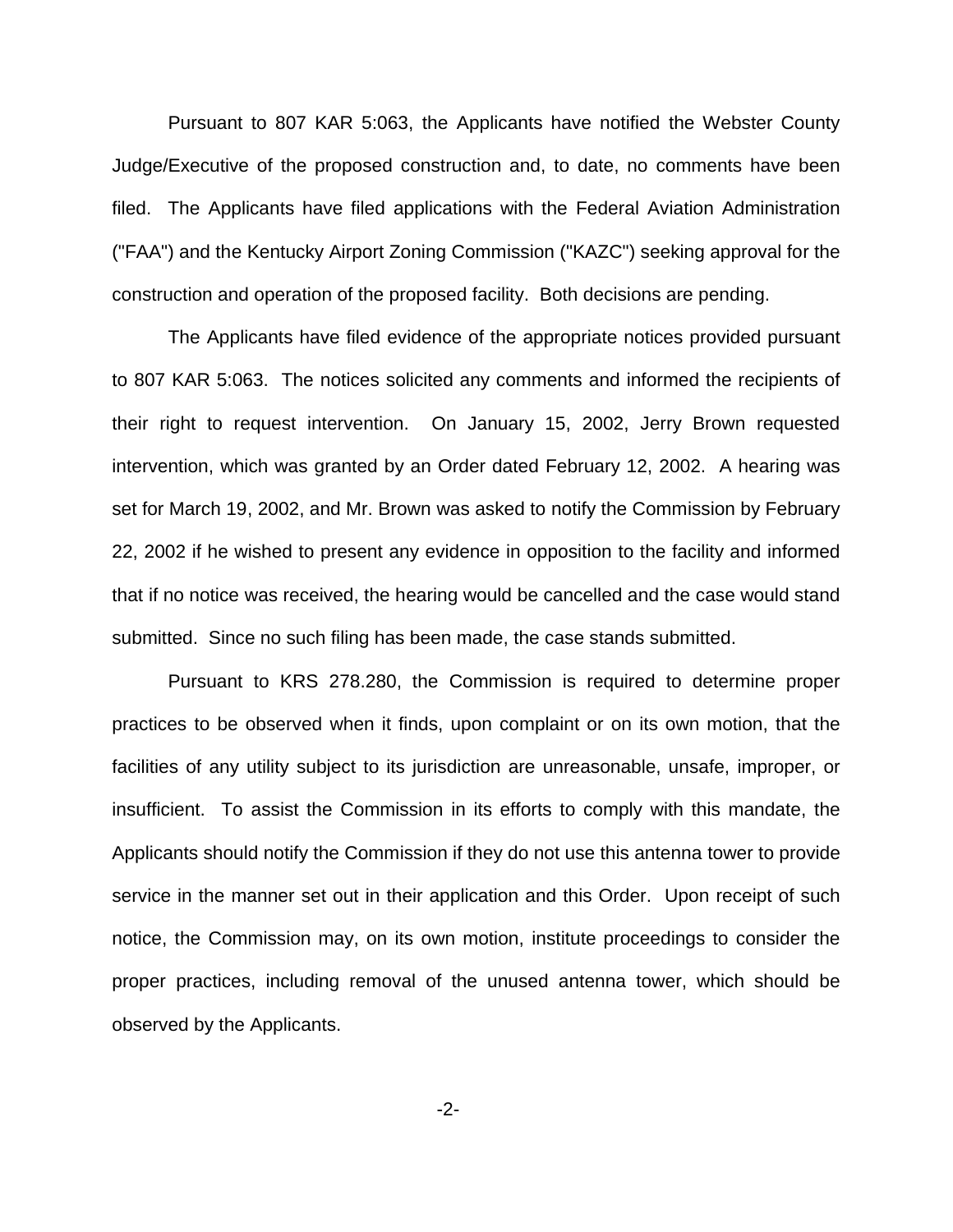The Commission, having considered the evidence of record and being otherwise sufficiently advised, finds that the Applicants have demonstrated that a facility is necessary to provide adequate utility service and therefore a Certificate of Public Convenience and Necessity to construct the proposed facility should be granted.

IT IS THEREFORE ORDERED that:

1. The Applicants are granted a Certificate of Public Convenience and Necessity to construct a wireless telecommunications facility. The proposed facility consists of a guyed antenna tower not to exceed 320 feet in height, with attached antenna and is to be located along Henry Pigman Road, Dixon, Webster County, Kentucky. The coordinates for the proposed facility are North Latitude  $37^{\circ}$  31' 54" by West Longitude 87° 40' 52".

2. The Applicants shall file a copy of the final decisions regarding the pending FAA and KAZC applications for the proposed construction within 10 days of receiving the decisions.

3. The Applicants shall immediately notify the Commission in writing, if, after the antenna tower is built and utility service is commenced, the tower is not used for a period of 3 months in the manner authorized by this Order.

-3-